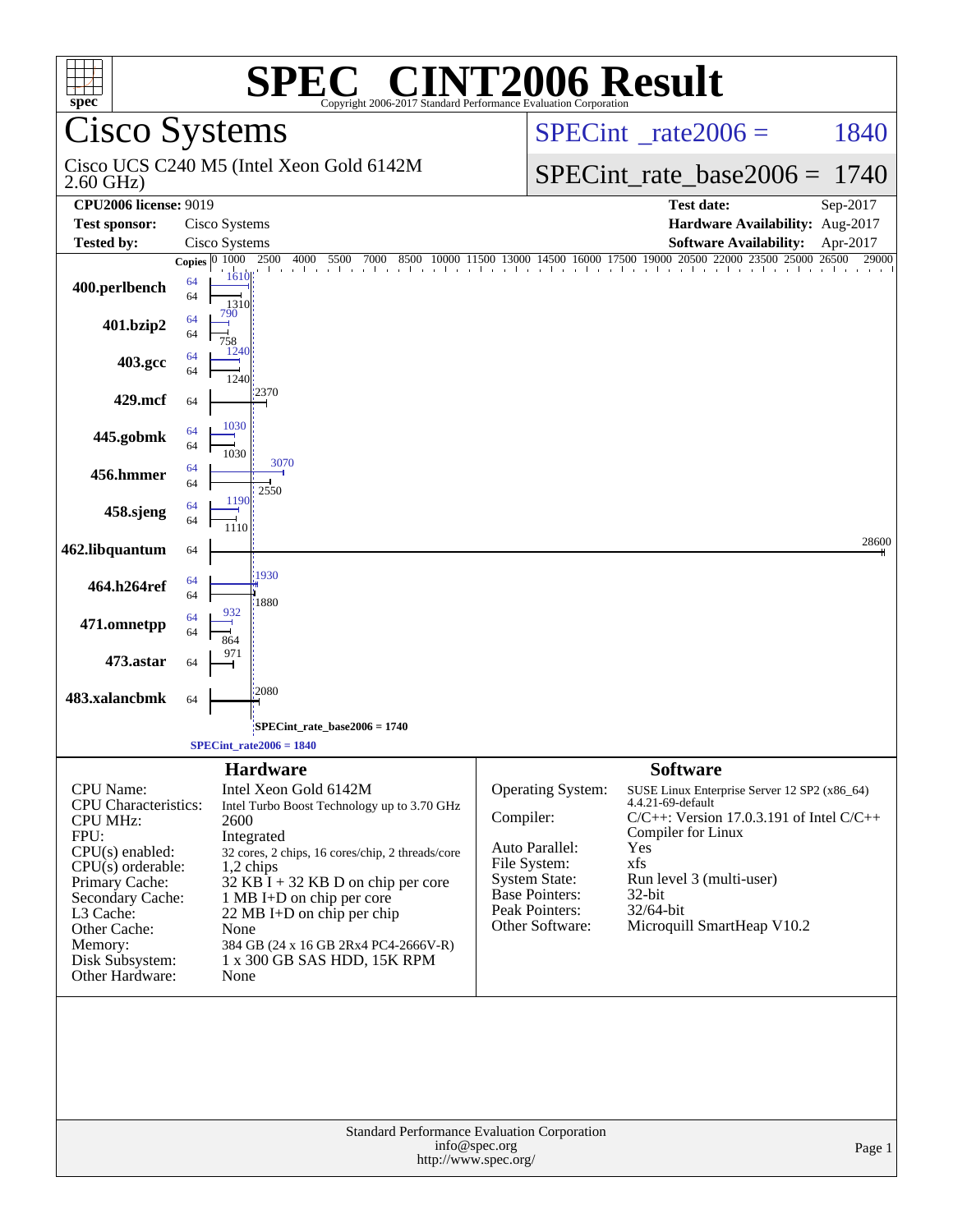

# Cisco Systems

2.60 GHz) Cisco UCS C240 M5 (Intel Xeon Gold 6142M SPECint rate $2006 = 1840$ 

## [SPECint\\_rate\\_base2006 =](http://www.spec.org/auto/cpu2006/Docs/result-fields.html#SPECintratebase2006) 1740

**[CPU2006 license:](http://www.spec.org/auto/cpu2006/Docs/result-fields.html#CPU2006license)** 9019 **[Test date:](http://www.spec.org/auto/cpu2006/Docs/result-fields.html#Testdate)** Sep-2017 **[Test sponsor:](http://www.spec.org/auto/cpu2006/Docs/result-fields.html#Testsponsor)** Cisco Systems **[Hardware Availability:](http://www.spec.org/auto/cpu2006/Docs/result-fields.html#HardwareAvailability)** Aug-2017 **[Tested by:](http://www.spec.org/auto/cpu2006/Docs/result-fields.html#Testedby)** Cisco Systems **[Software Availability:](http://www.spec.org/auto/cpu2006/Docs/result-fields.html#SoftwareAvailability)** Apr-2017

### **[Results Table](http://www.spec.org/auto/cpu2006/Docs/result-fields.html#ResultsTable)**

|                                                                                                                  | <b>Base</b>   |                |              |                |       |                |       | <b>Peak</b>   |                |              |                |              |                |              |
|------------------------------------------------------------------------------------------------------------------|---------------|----------------|--------------|----------------|-------|----------------|-------|---------------|----------------|--------------|----------------|--------------|----------------|--------------|
| <b>Benchmark</b>                                                                                                 | <b>Copies</b> | <b>Seconds</b> | <b>Ratio</b> | <b>Seconds</b> | Ratio | <b>Seconds</b> | Ratio | <b>Copies</b> | <b>Seconds</b> | <b>Ratio</b> | <b>Seconds</b> | <b>Ratio</b> | <b>Seconds</b> | <b>Ratio</b> |
| 400.perlbench                                                                                                    | 64            | 478            | 1310         | 479            | 1310  | 478            | 1310  | 64            | 388            | 1610         | 387            | 1610         | 388            | 1610         |
| 401.bzip2                                                                                                        | 64            | 815            | 758          | 813            | 760I  | 816            | 757l  | 64            | 785            | 786          | 782            | 790          | 779            | 793          |
| $403.\mathrm{gcc}$                                                                                               | 64            | 416            | 1240         | 417            | 1230  | 414            | 1240  | 64            | 413            | 1250         | 417            | 1230         | 415            | <u>1240</u>  |
| $429$ .mcf                                                                                                       | 64            | 247            | 2370         | 246            | 2370  | 247            | 2370  | 64            | 247            | 2370         | 246            | 2370         | 247            | 2370         |
| $445$ .gobm $k$                                                                                                  | 64            | 650            | 1030         | 650            | 1030  | 650            | 1030l | 64            | 652            | 1030         | 651            | 1030         | 651            | 1030         |
| 456.hmmer                                                                                                        | 64            | 235            | 2540         | 235            | 2550  | 234            | 2550  | 64            | 195            | 3070         | 195            | 3070         | 192            | 3110         |
| $458$ .sjeng                                                                                                     | 64            | 700            | 1110         | 700            | 1110  | 700            | 1110  | 64            | 650            | 1190         | 650            | 1190         | 650            | 1190         |
| 462.libquantum                                                                                                   | 64            | 46.5           | 28500        | 46.3           | 28600 | 46.3           | 28600 | 64            | 46.5           | 28500        | 46.3           | 28600        | 46.3           | 28600        |
| 464.h264ref                                                                                                      | 64            | 754            | 1880         | 749            | 1890  | 756            | 1870  | 64            | 706            | 2010         | 736            | 1920         | 733            | 1930         |
| 471.omnetpp                                                                                                      | 64            | 463            | 863          | 463            | 864   | 463            | 865   | 64            | 429            | 932          | 430            | 931          | 429            | 932          |
| $473.$ astar                                                                                                     | 64            | 463            | 970          | 463            | 971   | 462            | 973   | 64            | 463            | 970          | 463            | 971          | 462            | 973          |
| 483.xalancbmk                                                                                                    | 64            | 213            | 2080         | 212            | 2080  | 212            | 2080l | 64            | 213            | 2080         | 212            | 2080         | 212            | 2080         |
| <b>Dold</b> underlined tout indicates a modian measurement<br>Doculto ennear in the order in which thay were min |               |                |              |                |       |                |       |               |                |              |                |              |                |              |

Results appear in the [order in which they were run.](http://www.spec.org/auto/cpu2006/Docs/result-fields.html#RunOrder) Bold underlined text [indicates a median measurement.](http://www.spec.org/auto/cpu2006/Docs/result-fields.html#Median)

### **[Submit Notes](http://www.spec.org/auto/cpu2006/Docs/result-fields.html#SubmitNotes)**

 The numactl mechanism was used to bind copies to processors. The config file option 'submit' was used to generate numactl commands to bind each copy to a specific processor. For details, please see the config file.

## **[Operating System Notes](http://www.spec.org/auto/cpu2006/Docs/result-fields.html#OperatingSystemNotes)**

Stack size set to unlimited using "ulimit -s unlimited"

### **[Platform Notes](http://www.spec.org/auto/cpu2006/Docs/result-fields.html#PlatformNotes)**

BIOS Settings: Intel HyperThreading Technology set to Enabled CPU performance set to Enterprise Power Performance Tuning set to OS SNC set to Enabled IMC Interleaving set to 1-way Interleave Patrol Scrub set to Disabled Sysinfo program /home/cpu2006-1.2/config/sysinfo.rev6993 Revision 6993 of 2015-11-06 (b5e8d4b4eb51ed28d7f98696cbe290c1) running on linux-sca0 Fri Sep 8 15:58:38 2017 This section contains SUT (System Under Test) info as seen by some common utilities. To remove or add to this section, see: <http://www.spec.org/cpu2006/Docs/config.html#sysinfo>

 From /proc/cpuinfo model name : Intel(R) Xeon(R) Gold 6142M CPU @ 2.60GHz Continued on next page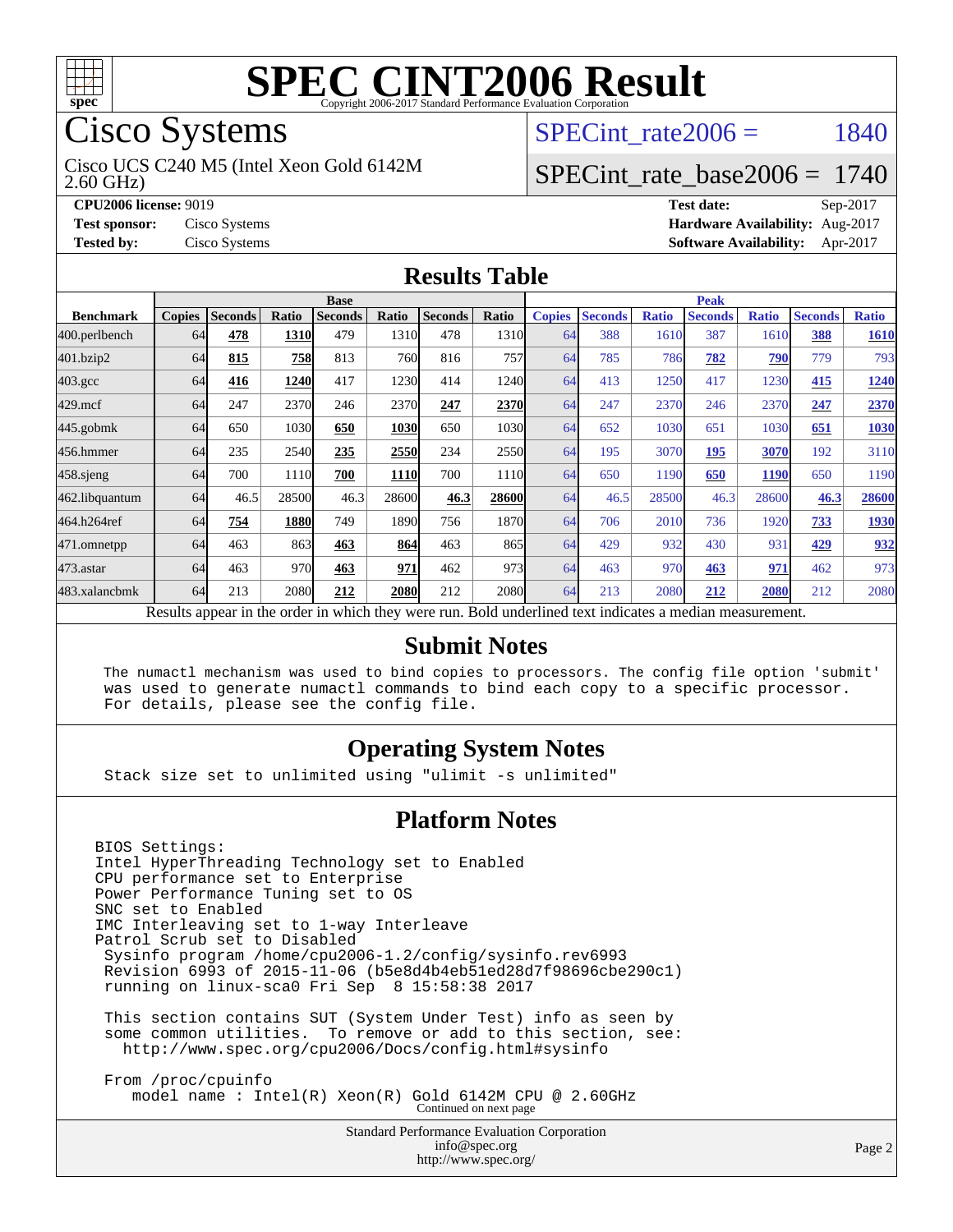

## **[SPEC CINT2006 Result](http://www.spec.org/auto/cpu2006/Docs/result-fields.html#SPECCINT2006Result)** Copyright 2006-2017 Standard Performance Evaluation Corporation

Cisco Systems

2.60 GHz) Cisco UCS C240 M5 (Intel Xeon Gold 6142M SPECint rate $2006 = 1840$ 

[SPECint\\_rate\\_base2006 =](http://www.spec.org/auto/cpu2006/Docs/result-fields.html#SPECintratebase2006) 1740

**[CPU2006 license:](http://www.spec.org/auto/cpu2006/Docs/result-fields.html#CPU2006license)** 9019 **[Test date:](http://www.spec.org/auto/cpu2006/Docs/result-fields.html#Testdate)** Sep-2017 **[Test sponsor:](http://www.spec.org/auto/cpu2006/Docs/result-fields.html#Testsponsor)** Cisco Systems **[Hardware Availability:](http://www.spec.org/auto/cpu2006/Docs/result-fields.html#HardwareAvailability)** Aug-2017 **[Tested by:](http://www.spec.org/auto/cpu2006/Docs/result-fields.html#Testedby)** Cisco Systems **[Software Availability:](http://www.spec.org/auto/cpu2006/Docs/result-fields.html#SoftwareAvailability)** Apr-2017

#### **[Platform Notes \(Continued\)](http://www.spec.org/auto/cpu2006/Docs/result-fields.html#PlatformNotes)**

Standard Performance Evaluation Corporation 2 "physical id"s (chips) 64 "processors" cores, siblings (Caution: counting these is hw and system dependent. The following excerpts from /proc/cpuinfo might not be reliable. Use with caution.) cpu cores : 16 siblings : 32 physical 0: cores 0 1 2 3 4 5 6 7 8 9 10 11 12 13 14 15 physical 1: cores 0 1 2 3 4 5 6 7 8 9 10 11 12 13 14 15 cache size : 22528 KB From /proc/meminfo MemTotal: 394652816 kB HugePages\_Total: 0<br>Hugepagesize: 2048 kB Hugepagesize: /usr/bin/lsb\_release -d SUSE Linux Enterprise Server 12 SP2 From /etc/\*release\* /etc/\*version\* SuSE-release: SUSE Linux Enterprise Server 12 (x86\_64)  $VFRSTON = 12$  PATCHLEVEL = 2 # This file is deprecated and will be removed in a future service pack or release. # Please check /etc/os-release for details about this release. os-release: NAME="SLES" VERSION="12-SP2" VERSION\_ID="12.2" PRETTY\_NAME="SUSE Linux Enterprise Server 12 SP2" ID="sles" ANSI\_COLOR="0;32" CPE\_NAME="cpe:/o:suse:sles:12:sp2" uname -a: Linux linux-sca0 4.4.21-69-default #1 SMP Tue Oct 25 10:58:20 UTC 2016 (9464f67) x86\_64 x86\_64 x86\_64 GNU/Linux run-level 3 Sep 7 23:55 SPEC is set to: /home/cpu2006-1.2<br>Filesystem Type Size Use Type Size Used Avail Use% Mounted on /dev/sdb3 xfs 237G 13G 224G 6% /home Additional information from dmidecode: Warning: Use caution when you interpret this section. The 'dmidecode' program reads system data which is "intended to allow hardware to be accurately determined", but the intent may not be met, as there are frequent changes to hardware, firmware, and the "DMTF SMBIOS" standard. Continued on next page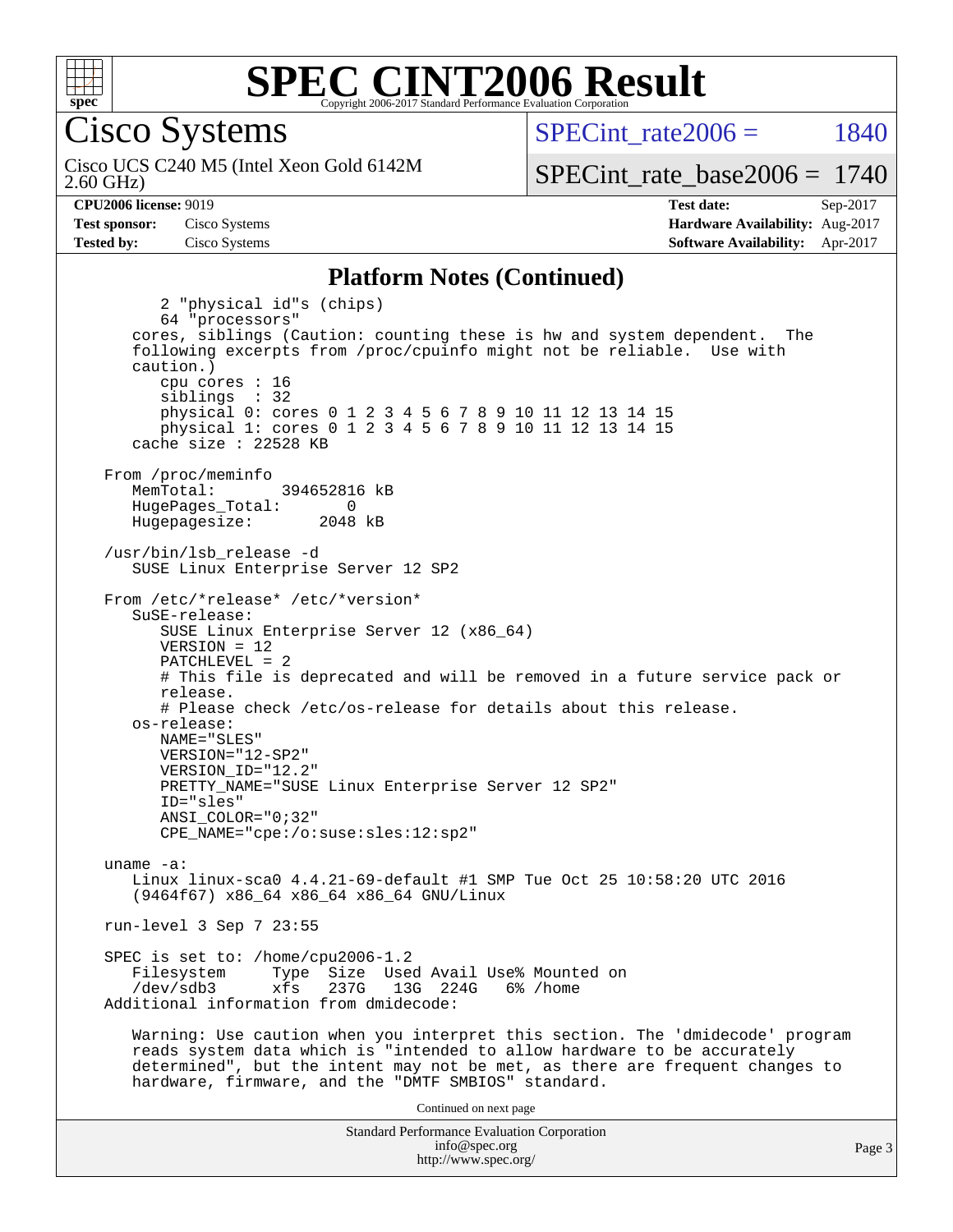

## **[SPEC CINT2006 Result](http://www.spec.org/auto/cpu2006/Docs/result-fields.html#SPECCINT2006Result)** Copyright 2006-2017 Standard Performance Evaluation

Cisco Systems

SPECint rate $2006 = 1840$ 

2.60 GHz) Cisco UCS C240 M5 (Intel Xeon Gold 6142M

[SPECint\\_rate\\_base2006 =](http://www.spec.org/auto/cpu2006/Docs/result-fields.html#SPECintratebase2006) 1740

**[CPU2006 license:](http://www.spec.org/auto/cpu2006/Docs/result-fields.html#CPU2006license)** 9019 **[Test date:](http://www.spec.org/auto/cpu2006/Docs/result-fields.html#Testdate)** Sep-2017 **[Test sponsor:](http://www.spec.org/auto/cpu2006/Docs/result-fields.html#Testsponsor)** Cisco Systems **[Hardware Availability:](http://www.spec.org/auto/cpu2006/Docs/result-fields.html#HardwareAvailability)** Aug-2017 **[Tested by:](http://www.spec.org/auto/cpu2006/Docs/result-fields.html#Testedby)** Cisco Systems **[Software Availability:](http://www.spec.org/auto/cpu2006/Docs/result-fields.html#SoftwareAvailability)** Apr-2017

### **[Platform Notes \(Continued\)](http://www.spec.org/auto/cpu2006/Docs/result-fields.html#PlatformNotes)**

 BIOS Cisco Systems, Inc. C240M5.3.1.1d.0.0615170707 06/15/2017 Memory: 24x 0xCE00 M393A2G40EB2-CTD 16 GB 2 rank 2666 MHz

(End of data from sysinfo program)

#### **[General Notes](http://www.spec.org/auto/cpu2006/Docs/result-fields.html#GeneralNotes)**

Environment variables set by runspec before the start of the run: LD\_LIBRARY\_PATH = "/home/cpu2006-1.2/lib/ia32:/home/cpu2006-1.2/lib/intel64:/home/cpu2006-1.2/sh10.2"

 Binaries compiled on a system with 1x Intel Core i7-4790 CPU + 32GB RAM memory using Redhat Enterprise Linux 7.2 Transparent Huge Pages enabled with: echo always > /sys/kernel/mm/transparent\_hugepage/enabled Filesystem page cache cleared with: shell invocation of 'sync; echo 3 > /proc/sys/vm/drop\_caches' prior to run runspec command invoked through numactl i.e.: numactl --interleave=all runspec <etc>

## **[Base Compiler Invocation](http://www.spec.org/auto/cpu2006/Docs/result-fields.html#BaseCompilerInvocation)**

[C benchmarks](http://www.spec.org/auto/cpu2006/Docs/result-fields.html#Cbenchmarks):

[icc -m32 -L/opt/intel/compilers\\_and\\_libraries\\_2017/linux/lib/ia32](http://www.spec.org/cpu2006/results/res2017q4/cpu2006-20170919-50191.flags.html#user_CCbase_intel_icc_c29f3ff5a7ed067b11e4ec10a03f03ae)

#### [C++ benchmarks:](http://www.spec.org/auto/cpu2006/Docs/result-fields.html#CXXbenchmarks)

[icpc -m32 -L/opt/intel/compilers\\_and\\_libraries\\_2017/linux/lib/ia32](http://www.spec.org/cpu2006/results/res2017q4/cpu2006-20170919-50191.flags.html#user_CXXbase_intel_icpc_8c35c7808b62dab9ae41a1aa06361b6b)

## **[Base Portability Flags](http://www.spec.org/auto/cpu2006/Docs/result-fields.html#BasePortabilityFlags)**

 400.perlbench: [-D\\_FILE\\_OFFSET\\_BITS=64](http://www.spec.org/cpu2006/results/res2017q4/cpu2006-20170919-50191.flags.html#user_basePORTABILITY400_perlbench_file_offset_bits_64_438cf9856305ebd76870a2c6dc2689ab) [-DSPEC\\_CPU\\_LINUX\\_IA32](http://www.spec.org/cpu2006/results/res2017q4/cpu2006-20170919-50191.flags.html#b400.perlbench_baseCPORTABILITY_DSPEC_CPU_LINUX_IA32) 401.bzip2: [-D\\_FILE\\_OFFSET\\_BITS=64](http://www.spec.org/cpu2006/results/res2017q4/cpu2006-20170919-50191.flags.html#user_basePORTABILITY401_bzip2_file_offset_bits_64_438cf9856305ebd76870a2c6dc2689ab) 403.gcc: [-D\\_FILE\\_OFFSET\\_BITS=64](http://www.spec.org/cpu2006/results/res2017q4/cpu2006-20170919-50191.flags.html#user_basePORTABILITY403_gcc_file_offset_bits_64_438cf9856305ebd76870a2c6dc2689ab) 429.mcf: [-D\\_FILE\\_OFFSET\\_BITS=64](http://www.spec.org/cpu2006/results/res2017q4/cpu2006-20170919-50191.flags.html#user_basePORTABILITY429_mcf_file_offset_bits_64_438cf9856305ebd76870a2c6dc2689ab) 445.gobmk: [-D\\_FILE\\_OFFSET\\_BITS=64](http://www.spec.org/cpu2006/results/res2017q4/cpu2006-20170919-50191.flags.html#user_basePORTABILITY445_gobmk_file_offset_bits_64_438cf9856305ebd76870a2c6dc2689ab) 456.hmmer: [-D\\_FILE\\_OFFSET\\_BITS=64](http://www.spec.org/cpu2006/results/res2017q4/cpu2006-20170919-50191.flags.html#user_basePORTABILITY456_hmmer_file_offset_bits_64_438cf9856305ebd76870a2c6dc2689ab) 458.sjeng: [-D\\_FILE\\_OFFSET\\_BITS=64](http://www.spec.org/cpu2006/results/res2017q4/cpu2006-20170919-50191.flags.html#user_basePORTABILITY458_sjeng_file_offset_bits_64_438cf9856305ebd76870a2c6dc2689ab) 462.libquantum: [-D\\_FILE\\_OFFSET\\_BITS=64](http://www.spec.org/cpu2006/results/res2017q4/cpu2006-20170919-50191.flags.html#user_basePORTABILITY462_libquantum_file_offset_bits_64_438cf9856305ebd76870a2c6dc2689ab) [-DSPEC\\_CPU\\_LINUX](http://www.spec.org/cpu2006/results/res2017q4/cpu2006-20170919-50191.flags.html#b462.libquantum_baseCPORTABILITY_DSPEC_CPU_LINUX) 464.h264ref: [-D\\_FILE\\_OFFSET\\_BITS=64](http://www.spec.org/cpu2006/results/res2017q4/cpu2006-20170919-50191.flags.html#user_basePORTABILITY464_h264ref_file_offset_bits_64_438cf9856305ebd76870a2c6dc2689ab) 471.omnetpp: [-D\\_FILE\\_OFFSET\\_BITS=64](http://www.spec.org/cpu2006/results/res2017q4/cpu2006-20170919-50191.flags.html#user_basePORTABILITY471_omnetpp_file_offset_bits_64_438cf9856305ebd76870a2c6dc2689ab) 473.astar: [-D\\_FILE\\_OFFSET\\_BITS=64](http://www.spec.org/cpu2006/results/res2017q4/cpu2006-20170919-50191.flags.html#user_basePORTABILITY473_astar_file_offset_bits_64_438cf9856305ebd76870a2c6dc2689ab) 483.xalancbmk: [-D\\_FILE\\_OFFSET\\_BITS=64](http://www.spec.org/cpu2006/results/res2017q4/cpu2006-20170919-50191.flags.html#user_basePORTABILITY483_xalancbmk_file_offset_bits_64_438cf9856305ebd76870a2c6dc2689ab) [-DSPEC\\_CPU\\_LINUX](http://www.spec.org/cpu2006/results/res2017q4/cpu2006-20170919-50191.flags.html#b483.xalancbmk_baseCXXPORTABILITY_DSPEC_CPU_LINUX)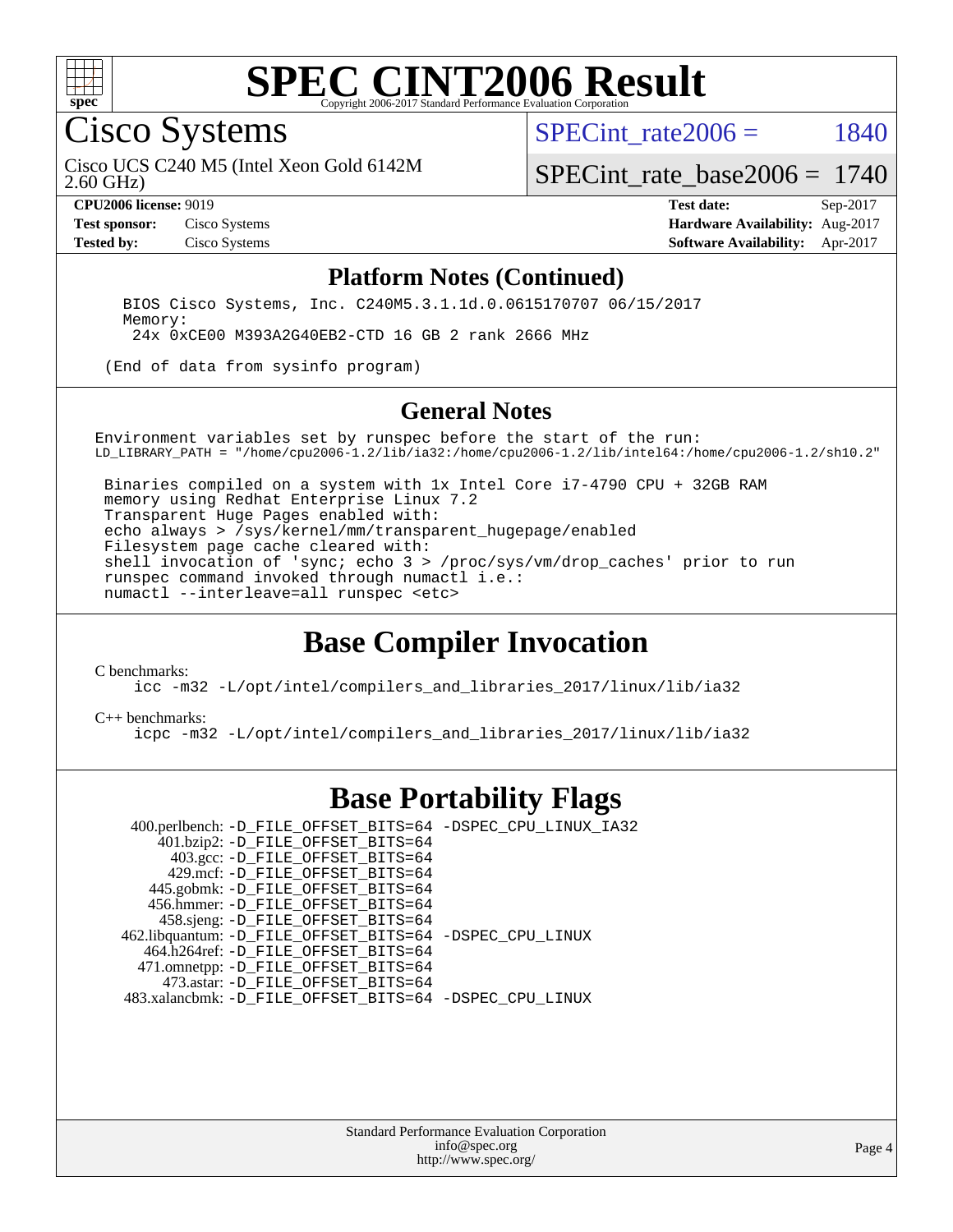

Cisco Systems

SPECint rate $2006 = 1840$ 

2.60 GHz) Cisco UCS C240 M5 (Intel Xeon Gold 6142M

[SPECint\\_rate\\_base2006 =](http://www.spec.org/auto/cpu2006/Docs/result-fields.html#SPECintratebase2006) 1740

**[CPU2006 license:](http://www.spec.org/auto/cpu2006/Docs/result-fields.html#CPU2006license)** 9019 **[Test date:](http://www.spec.org/auto/cpu2006/Docs/result-fields.html#Testdate)** Sep-2017 **[Test sponsor:](http://www.spec.org/auto/cpu2006/Docs/result-fields.html#Testsponsor)** Cisco Systems **[Hardware Availability:](http://www.spec.org/auto/cpu2006/Docs/result-fields.html#HardwareAvailability)** Aug-2017 **[Tested by:](http://www.spec.org/auto/cpu2006/Docs/result-fields.html#Testedby)** Cisco Systems **[Software Availability:](http://www.spec.org/auto/cpu2006/Docs/result-fields.html#SoftwareAvailability)** Apr-2017

## **[Base Optimization Flags](http://www.spec.org/auto/cpu2006/Docs/result-fields.html#BaseOptimizationFlags)**

[C benchmarks](http://www.spec.org/auto/cpu2006/Docs/result-fields.html#Cbenchmarks):

[-xCORE-AVX512](http://www.spec.org/cpu2006/results/res2017q4/cpu2006-20170919-50191.flags.html#user_CCbase_f-xCORE-AVX512) [-ipo](http://www.spec.org/cpu2006/results/res2017q4/cpu2006-20170919-50191.flags.html#user_CCbase_f-ipo) [-O3](http://www.spec.org/cpu2006/results/res2017q4/cpu2006-20170919-50191.flags.html#user_CCbase_f-O3) [-no-prec-div](http://www.spec.org/cpu2006/results/res2017q4/cpu2006-20170919-50191.flags.html#user_CCbase_f-no-prec-div) [-qopt-prefetch](http://www.spec.org/cpu2006/results/res2017q4/cpu2006-20170919-50191.flags.html#user_CCbase_f-qopt-prefetch) [-qopt-mem-layout-trans=3](http://www.spec.org/cpu2006/results/res2017q4/cpu2006-20170919-50191.flags.html#user_CCbase_f-qopt-mem-layout-trans_170f5be61cd2cedc9b54468c59262d5d)

[C++ benchmarks:](http://www.spec.org/auto/cpu2006/Docs/result-fields.html#CXXbenchmarks)

[-xCORE-AVX512](http://www.spec.org/cpu2006/results/res2017q4/cpu2006-20170919-50191.flags.html#user_CXXbase_f-xCORE-AVX512) [-ipo](http://www.spec.org/cpu2006/results/res2017q4/cpu2006-20170919-50191.flags.html#user_CXXbase_f-ipo) [-O3](http://www.spec.org/cpu2006/results/res2017q4/cpu2006-20170919-50191.flags.html#user_CXXbase_f-O3) [-no-prec-div](http://www.spec.org/cpu2006/results/res2017q4/cpu2006-20170919-50191.flags.html#user_CXXbase_f-no-prec-div) [-qopt-prefetch](http://www.spec.org/cpu2006/results/res2017q4/cpu2006-20170919-50191.flags.html#user_CXXbase_f-qopt-prefetch) [-qopt-mem-layout-trans=3](http://www.spec.org/cpu2006/results/res2017q4/cpu2006-20170919-50191.flags.html#user_CXXbase_f-qopt-mem-layout-trans_170f5be61cd2cedc9b54468c59262d5d) [-Wl,-z,muldefs](http://www.spec.org/cpu2006/results/res2017q4/cpu2006-20170919-50191.flags.html#user_CXXbase_link_force_multiple1_74079c344b956b9658436fd1b6dd3a8a) [-L/sh10.2 -lsmartheap](http://www.spec.org/cpu2006/results/res2017q4/cpu2006-20170919-50191.flags.html#user_CXXbase_SmartHeap_b831f2d313e2fffa6dfe3f00ffc1f1c0)

## **[Base Other Flags](http://www.spec.org/auto/cpu2006/Docs/result-fields.html#BaseOtherFlags)**

[C benchmarks](http://www.spec.org/auto/cpu2006/Docs/result-fields.html#Cbenchmarks):

403.gcc: [-Dalloca=\\_alloca](http://www.spec.org/cpu2006/results/res2017q4/cpu2006-20170919-50191.flags.html#b403.gcc_baseEXTRA_CFLAGS_Dalloca_be3056838c12de2578596ca5467af7f3)

## **[Peak Compiler Invocation](http://www.spec.org/auto/cpu2006/Docs/result-fields.html#PeakCompilerInvocation)**

[C benchmarks \(except as noted below\)](http://www.spec.org/auto/cpu2006/Docs/result-fields.html#Cbenchmarksexceptasnotedbelow): [icc -m32 -L/opt/intel/compilers\\_and\\_libraries\\_2017/linux/lib/ia32](http://www.spec.org/cpu2006/results/res2017q4/cpu2006-20170919-50191.flags.html#user_CCpeak_intel_icc_c29f3ff5a7ed067b11e4ec10a03f03ae)

400.perlbench: [icc -m64](http://www.spec.org/cpu2006/results/res2017q4/cpu2006-20170919-50191.flags.html#user_peakCCLD400_perlbench_intel_icc_64bit_bda6cc9af1fdbb0edc3795bac97ada53)

401.bzip2: [icc -m64](http://www.spec.org/cpu2006/results/res2017q4/cpu2006-20170919-50191.flags.html#user_peakCCLD401_bzip2_intel_icc_64bit_bda6cc9af1fdbb0edc3795bac97ada53)

456.hmmer: [icc -m64](http://www.spec.org/cpu2006/results/res2017q4/cpu2006-20170919-50191.flags.html#user_peakCCLD456_hmmer_intel_icc_64bit_bda6cc9af1fdbb0edc3795bac97ada53)

458.sjeng: [icc -m64](http://www.spec.org/cpu2006/results/res2017q4/cpu2006-20170919-50191.flags.html#user_peakCCLD458_sjeng_intel_icc_64bit_bda6cc9af1fdbb0edc3795bac97ada53)

[C++ benchmarks:](http://www.spec.org/auto/cpu2006/Docs/result-fields.html#CXXbenchmarks)

[icpc -m32 -L/opt/intel/compilers\\_and\\_libraries\\_2017/linux/lib/ia32](http://www.spec.org/cpu2006/results/res2017q4/cpu2006-20170919-50191.flags.html#user_CXXpeak_intel_icpc_8c35c7808b62dab9ae41a1aa06361b6b)

## **[Peak Portability Flags](http://www.spec.org/auto/cpu2006/Docs/result-fields.html#PeakPortabilityFlags)**

 400.perlbench: [-DSPEC\\_CPU\\_LP64](http://www.spec.org/cpu2006/results/res2017q4/cpu2006-20170919-50191.flags.html#b400.perlbench_peakCPORTABILITY_DSPEC_CPU_LP64) [-DSPEC\\_CPU\\_LINUX\\_X64](http://www.spec.org/cpu2006/results/res2017q4/cpu2006-20170919-50191.flags.html#b400.perlbench_peakCPORTABILITY_DSPEC_CPU_LINUX_X64) 401.bzip2: [-DSPEC\\_CPU\\_LP64](http://www.spec.org/cpu2006/results/res2017q4/cpu2006-20170919-50191.flags.html#suite_peakCPORTABILITY401_bzip2_DSPEC_CPU_LP64) 403.gcc: [-D\\_FILE\\_OFFSET\\_BITS=64](http://www.spec.org/cpu2006/results/res2017q4/cpu2006-20170919-50191.flags.html#user_peakPORTABILITY403_gcc_file_offset_bits_64_438cf9856305ebd76870a2c6dc2689ab) 429.mcf: [-D\\_FILE\\_OFFSET\\_BITS=64](http://www.spec.org/cpu2006/results/res2017q4/cpu2006-20170919-50191.flags.html#user_peakPORTABILITY429_mcf_file_offset_bits_64_438cf9856305ebd76870a2c6dc2689ab) 445.gobmk: [-D\\_FILE\\_OFFSET\\_BITS=64](http://www.spec.org/cpu2006/results/res2017q4/cpu2006-20170919-50191.flags.html#user_peakPORTABILITY445_gobmk_file_offset_bits_64_438cf9856305ebd76870a2c6dc2689ab) 456.hmmer: [-DSPEC\\_CPU\\_LP64](http://www.spec.org/cpu2006/results/res2017q4/cpu2006-20170919-50191.flags.html#suite_peakCPORTABILITY456_hmmer_DSPEC_CPU_LP64) 458.sjeng: [-DSPEC\\_CPU\\_LP64](http://www.spec.org/cpu2006/results/res2017q4/cpu2006-20170919-50191.flags.html#suite_peakCPORTABILITY458_sjeng_DSPEC_CPU_LP64) 462.libquantum: [-D\\_FILE\\_OFFSET\\_BITS=64](http://www.spec.org/cpu2006/results/res2017q4/cpu2006-20170919-50191.flags.html#user_peakPORTABILITY462_libquantum_file_offset_bits_64_438cf9856305ebd76870a2c6dc2689ab) [-DSPEC\\_CPU\\_LINUX](http://www.spec.org/cpu2006/results/res2017q4/cpu2006-20170919-50191.flags.html#b462.libquantum_peakCPORTABILITY_DSPEC_CPU_LINUX) 464.h264ref: [-D\\_FILE\\_OFFSET\\_BITS=64](http://www.spec.org/cpu2006/results/res2017q4/cpu2006-20170919-50191.flags.html#user_peakPORTABILITY464_h264ref_file_offset_bits_64_438cf9856305ebd76870a2c6dc2689ab) 471.omnetpp: [-D\\_FILE\\_OFFSET\\_BITS=64](http://www.spec.org/cpu2006/results/res2017q4/cpu2006-20170919-50191.flags.html#user_peakPORTABILITY471_omnetpp_file_offset_bits_64_438cf9856305ebd76870a2c6dc2689ab) 473.astar: [-D\\_FILE\\_OFFSET\\_BITS=64](http://www.spec.org/cpu2006/results/res2017q4/cpu2006-20170919-50191.flags.html#user_peakPORTABILITY473_astar_file_offset_bits_64_438cf9856305ebd76870a2c6dc2689ab)

Continued on next page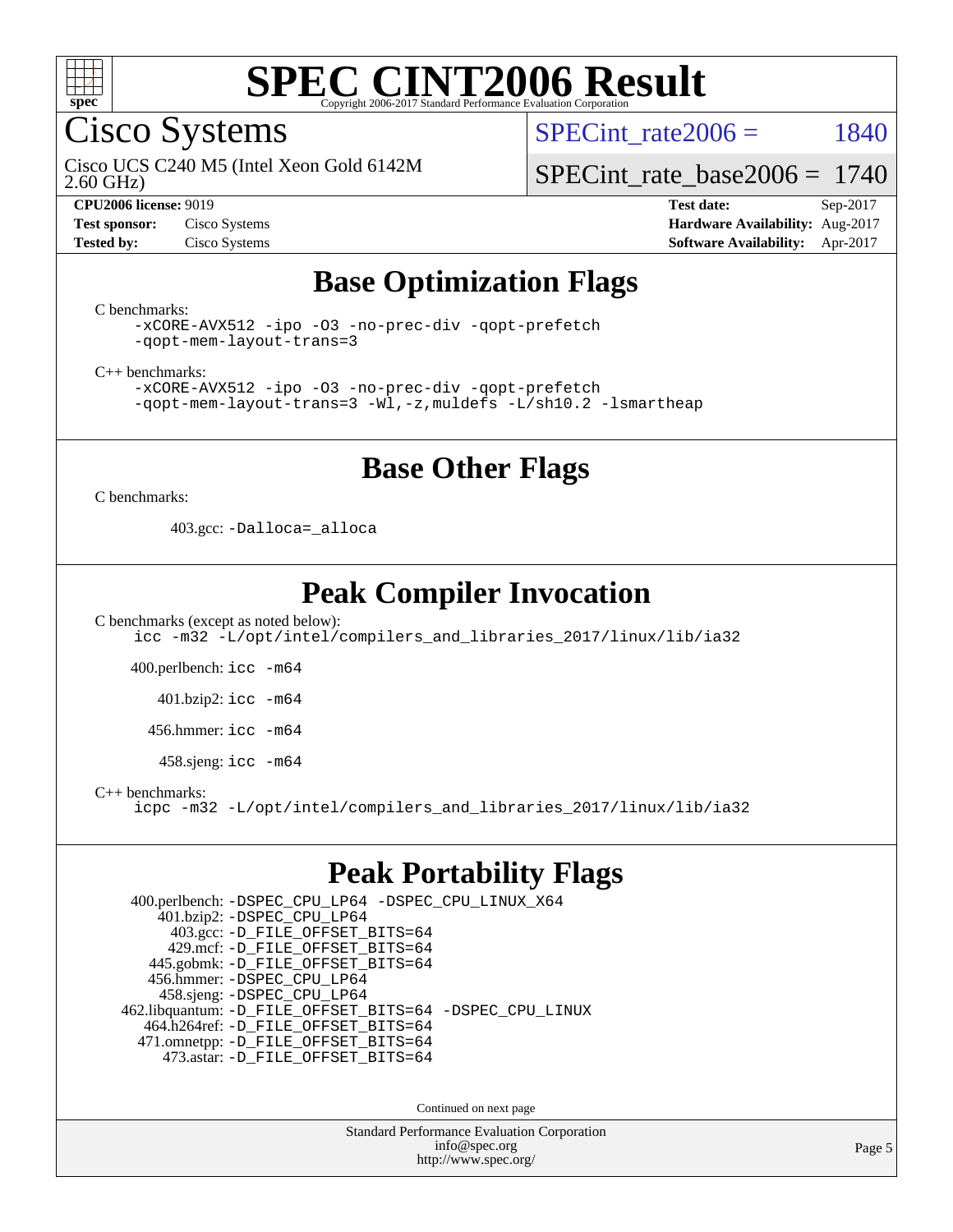

Cisco Systems

Cisco UCS C240 M5 (Intel Xeon Gold 6142M

SPECint rate $2006 = 1840$ 

[SPECint\\_rate\\_base2006 =](http://www.spec.org/auto/cpu2006/Docs/result-fields.html#SPECintratebase2006) 1740

2.60 GHz)

**[CPU2006 license:](http://www.spec.org/auto/cpu2006/Docs/result-fields.html#CPU2006license)** 9019 **[Test date:](http://www.spec.org/auto/cpu2006/Docs/result-fields.html#Testdate)** Sep-2017 **[Test sponsor:](http://www.spec.org/auto/cpu2006/Docs/result-fields.html#Testsponsor)** Cisco Systems **[Hardware Availability:](http://www.spec.org/auto/cpu2006/Docs/result-fields.html#HardwareAvailability)** Aug-2017 **[Tested by:](http://www.spec.org/auto/cpu2006/Docs/result-fields.html#Testedby)** Cisco Systems **[Software Availability:](http://www.spec.org/auto/cpu2006/Docs/result-fields.html#SoftwareAvailability)** Apr-2017

# **[Peak Portability Flags \(Continued\)](http://www.spec.org/auto/cpu2006/Docs/result-fields.html#PeakPortabilityFlags)**

483.xalancbmk: [-D\\_FILE\\_OFFSET\\_BITS=64](http://www.spec.org/cpu2006/results/res2017q4/cpu2006-20170919-50191.flags.html#user_peakPORTABILITY483_xalancbmk_file_offset_bits_64_438cf9856305ebd76870a2c6dc2689ab) [-DSPEC\\_CPU\\_LINUX](http://www.spec.org/cpu2006/results/res2017q4/cpu2006-20170919-50191.flags.html#b483.xalancbmk_peakCXXPORTABILITY_DSPEC_CPU_LINUX)

# **[Peak Optimization Flags](http://www.spec.org/auto/cpu2006/Docs/result-fields.html#PeakOptimizationFlags)**

Standard Performance Evaluation Corporation [C benchmarks](http://www.spec.org/auto/cpu2006/Docs/result-fields.html#Cbenchmarks): 400.perlbench: [-prof-gen](http://www.spec.org/cpu2006/results/res2017q4/cpu2006-20170919-50191.flags.html#user_peakPASS1_CFLAGSPASS1_LDCFLAGS400_perlbench_prof_gen_e43856698f6ca7b7e442dfd80e94a8fc)(pass 1) [-prof-use](http://www.spec.org/cpu2006/results/res2017q4/cpu2006-20170919-50191.flags.html#user_peakPASS2_CFLAGSPASS2_LDCFLAGS400_perlbench_prof_use_bccf7792157ff70d64e32fe3e1250b55)(pass 2) [-xCORE-AVX512](http://www.spec.org/cpu2006/results/res2017q4/cpu2006-20170919-50191.flags.html#user_peakPASS2_CFLAGSPASS2_LDCFLAGS400_perlbench_f-xCORE-AVX512)(pass 2)  $-par-num-threads=1(pass 1) -ipo(pass 2) -O3(pass 2)$  $-par-num-threads=1(pass 1) -ipo(pass 2) -O3(pass 2)$  $-par-num-threads=1(pass 1) -ipo(pass 2) -O3(pass 2)$  $-par-num-threads=1(pass 1) -ipo(pass 2) -O3(pass 2)$  $-par-num-threads=1(pass 1) -ipo(pass 2) -O3(pass 2)$  $-par-num-threads=1(pass 1) -ipo(pass 2) -O3(pass 2)$ [-no-prec-div](http://www.spec.org/cpu2006/results/res2017q4/cpu2006-20170919-50191.flags.html#user_peakPASS2_CFLAGSPASS2_LDCFLAGS400_perlbench_f-no-prec-div)(pass 2) [-auto-ilp32](http://www.spec.org/cpu2006/results/res2017q4/cpu2006-20170919-50191.flags.html#user_peakCOPTIMIZE400_perlbench_f-auto-ilp32) [-qopt-mem-layout-trans=3](http://www.spec.org/cpu2006/results/res2017q4/cpu2006-20170919-50191.flags.html#user_peakCOPTIMIZE400_perlbench_f-qopt-mem-layout-trans_170f5be61cd2cedc9b54468c59262d5d) 401.bzip2: [-prof-gen](http://www.spec.org/cpu2006/results/res2017q4/cpu2006-20170919-50191.flags.html#user_peakPASS1_CFLAGSPASS1_LDCFLAGS401_bzip2_prof_gen_e43856698f6ca7b7e442dfd80e94a8fc)(pass 1) [-prof-use](http://www.spec.org/cpu2006/results/res2017q4/cpu2006-20170919-50191.flags.html#user_peakPASS2_CFLAGSPASS2_LDCFLAGS401_bzip2_prof_use_bccf7792157ff70d64e32fe3e1250b55)(pass 2) [-xCORE-AVX512](http://www.spec.org/cpu2006/results/res2017q4/cpu2006-20170919-50191.flags.html#user_peakPASS2_CFLAGSPASS2_LDCFLAGS401_bzip2_f-xCORE-AVX512)(pass 2) [-par-num-threads=1](http://www.spec.org/cpu2006/results/res2017q4/cpu2006-20170919-50191.flags.html#user_peakPASS1_CFLAGSPASS1_LDCFLAGS401_bzip2_par_num_threads_786a6ff141b4e9e90432e998842df6c2)(pass 1) [-ipo](http://www.spec.org/cpu2006/results/res2017q4/cpu2006-20170919-50191.flags.html#user_peakPASS2_CFLAGSPASS2_LDCFLAGS401_bzip2_f-ipo)(pass 2) [-O3](http://www.spec.org/cpu2006/results/res2017q4/cpu2006-20170919-50191.flags.html#user_peakPASS2_CFLAGSPASS2_LDCFLAGS401_bzip2_f-O3)(pass 2) [-no-prec-div](http://www.spec.org/cpu2006/results/res2017q4/cpu2006-20170919-50191.flags.html#user_peakPASS2_CFLAGSPASS2_LDCFLAGS401_bzip2_f-no-prec-div)(pass 2) [-qopt-prefetch](http://www.spec.org/cpu2006/results/res2017q4/cpu2006-20170919-50191.flags.html#user_peakCOPTIMIZE401_bzip2_f-qopt-prefetch) [-auto-ilp32](http://www.spec.org/cpu2006/results/res2017q4/cpu2006-20170919-50191.flags.html#user_peakCOPTIMIZE401_bzip2_f-auto-ilp32) [-qopt-mem-layout-trans=3](http://www.spec.org/cpu2006/results/res2017q4/cpu2006-20170919-50191.flags.html#user_peakCOPTIMIZE401_bzip2_f-qopt-mem-layout-trans_170f5be61cd2cedc9b54468c59262d5d) 403.gcc: [-xCORE-AVX512](http://www.spec.org/cpu2006/results/res2017q4/cpu2006-20170919-50191.flags.html#user_peakOPTIMIZE403_gcc_f-xCORE-AVX512) [-ipo](http://www.spec.org/cpu2006/results/res2017q4/cpu2006-20170919-50191.flags.html#user_peakOPTIMIZE403_gcc_f-ipo) [-O3](http://www.spec.org/cpu2006/results/res2017q4/cpu2006-20170919-50191.flags.html#user_peakOPTIMIZE403_gcc_f-O3) [-no-prec-div](http://www.spec.org/cpu2006/results/res2017q4/cpu2006-20170919-50191.flags.html#user_peakOPTIMIZE403_gcc_f-no-prec-div) [-qopt-mem-layout-trans=3](http://www.spec.org/cpu2006/results/res2017q4/cpu2006-20170919-50191.flags.html#user_peakCOPTIMIZE403_gcc_f-qopt-mem-layout-trans_170f5be61cd2cedc9b54468c59262d5d)  $429$ .mcf: basepeak = yes 445.gobmk: [-prof-gen](http://www.spec.org/cpu2006/results/res2017q4/cpu2006-20170919-50191.flags.html#user_peakPASS1_CFLAGSPASS1_LDCFLAGS445_gobmk_prof_gen_e43856698f6ca7b7e442dfd80e94a8fc)(pass 1) [-prof-use](http://www.spec.org/cpu2006/results/res2017q4/cpu2006-20170919-50191.flags.html#user_peakPASS2_CFLAGSPASS2_LDCFLAGSPASS2_LDFLAGS445_gobmk_prof_use_bccf7792157ff70d64e32fe3e1250b55)(pass 2) [-xCORE-AVX512](http://www.spec.org/cpu2006/results/res2017q4/cpu2006-20170919-50191.flags.html#user_peakPASS2_CFLAGSPASS2_LDCFLAGSPASS2_LDFLAGS445_gobmk_f-xCORE-AVX512)(pass 2)  $-par-num-threads=1(pass 1) -ipo(pass 2) -O3(pass 2)$  $-par-num-threads=1(pass 1) -ipo(pass 2) -O3(pass 2)$  $-par-num-threads=1(pass 1) -ipo(pass 2) -O3(pass 2)$  $-par-num-threads=1(pass 1) -ipo(pass 2) -O3(pass 2)$  $-par-num-threads=1(pass 1) -ipo(pass 2) -O3(pass 2)$  $-par-num-threads=1(pass 1) -ipo(pass 2) -O3(pass 2)$ [-no-prec-div](http://www.spec.org/cpu2006/results/res2017q4/cpu2006-20170919-50191.flags.html#user_peakPASS2_LDCFLAGS445_gobmk_f-no-prec-div)(pass 2) [-qopt-mem-layout-trans=3](http://www.spec.org/cpu2006/results/res2017q4/cpu2006-20170919-50191.flags.html#user_peakCOPTIMIZE445_gobmk_f-qopt-mem-layout-trans_170f5be61cd2cedc9b54468c59262d5d) 456.hmmer: [-xCORE-AVX512](http://www.spec.org/cpu2006/results/res2017q4/cpu2006-20170919-50191.flags.html#user_peakOPTIMIZE456_hmmer_f-xCORE-AVX512) [-ipo](http://www.spec.org/cpu2006/results/res2017q4/cpu2006-20170919-50191.flags.html#user_peakOPTIMIZE456_hmmer_f-ipo) [-O3](http://www.spec.org/cpu2006/results/res2017q4/cpu2006-20170919-50191.flags.html#user_peakOPTIMIZE456_hmmer_f-O3) [-no-prec-div](http://www.spec.org/cpu2006/results/res2017q4/cpu2006-20170919-50191.flags.html#user_peakOPTIMIZE456_hmmer_f-no-prec-div) [-unroll2](http://www.spec.org/cpu2006/results/res2017q4/cpu2006-20170919-50191.flags.html#user_peakCOPTIMIZE456_hmmer_f-unroll_784dae83bebfb236979b41d2422d7ec2) [-auto-ilp32](http://www.spec.org/cpu2006/results/res2017q4/cpu2006-20170919-50191.flags.html#user_peakCOPTIMIZE456_hmmer_f-auto-ilp32) [-qopt-mem-layout-trans=3](http://www.spec.org/cpu2006/results/res2017q4/cpu2006-20170919-50191.flags.html#user_peakCOPTIMIZE456_hmmer_f-qopt-mem-layout-trans_170f5be61cd2cedc9b54468c59262d5d) 458.sjeng: [-prof-gen](http://www.spec.org/cpu2006/results/res2017q4/cpu2006-20170919-50191.flags.html#user_peakPASS1_CFLAGSPASS1_LDCFLAGS458_sjeng_prof_gen_e43856698f6ca7b7e442dfd80e94a8fc)(pass 1) [-prof-use](http://www.spec.org/cpu2006/results/res2017q4/cpu2006-20170919-50191.flags.html#user_peakPASS2_CFLAGSPASS2_LDCFLAGS458_sjeng_prof_use_bccf7792157ff70d64e32fe3e1250b55)(pass 2) [-xCORE-AVX512](http://www.spec.org/cpu2006/results/res2017q4/cpu2006-20170919-50191.flags.html#user_peakPASS2_CFLAGSPASS2_LDCFLAGS458_sjeng_f-xCORE-AVX512)(pass 2) [-par-num-threads=1](http://www.spec.org/cpu2006/results/res2017q4/cpu2006-20170919-50191.flags.html#user_peakPASS1_CFLAGSPASS1_LDCFLAGS458_sjeng_par_num_threads_786a6ff141b4e9e90432e998842df6c2)(pass 1) [-ipo](http://www.spec.org/cpu2006/results/res2017q4/cpu2006-20170919-50191.flags.html#user_peakPASS2_CFLAGSPASS2_LDCFLAGS458_sjeng_f-ipo)(pass 2) [-O3](http://www.spec.org/cpu2006/results/res2017q4/cpu2006-20170919-50191.flags.html#user_peakPASS2_CFLAGSPASS2_LDCFLAGS458_sjeng_f-O3)(pass 2) [-no-prec-div](http://www.spec.org/cpu2006/results/res2017q4/cpu2006-20170919-50191.flags.html#user_peakPASS2_CFLAGSPASS2_LDCFLAGS458_sjeng_f-no-prec-div)(pass 2) [-unroll4](http://www.spec.org/cpu2006/results/res2017q4/cpu2006-20170919-50191.flags.html#user_peakCOPTIMIZE458_sjeng_f-unroll_4e5e4ed65b7fd20bdcd365bec371b81f) [-auto-ilp32](http://www.spec.org/cpu2006/results/res2017q4/cpu2006-20170919-50191.flags.html#user_peakCOPTIMIZE458_sjeng_f-auto-ilp32) [-qopt-mem-layout-trans=3](http://www.spec.org/cpu2006/results/res2017q4/cpu2006-20170919-50191.flags.html#user_peakCOPTIMIZE458_sjeng_f-qopt-mem-layout-trans_170f5be61cd2cedc9b54468c59262d5d)  $462$ .libquantum: basepeak = yes 464.h264ref: [-prof-gen](http://www.spec.org/cpu2006/results/res2017q4/cpu2006-20170919-50191.flags.html#user_peakPASS1_CFLAGSPASS1_LDCFLAGS464_h264ref_prof_gen_e43856698f6ca7b7e442dfd80e94a8fc)(pass 1) [-prof-use](http://www.spec.org/cpu2006/results/res2017q4/cpu2006-20170919-50191.flags.html#user_peakPASS2_CFLAGSPASS2_LDCFLAGS464_h264ref_prof_use_bccf7792157ff70d64e32fe3e1250b55)(pass 2) [-xCORE-AVX512](http://www.spec.org/cpu2006/results/res2017q4/cpu2006-20170919-50191.flags.html#user_peakPASS2_CFLAGSPASS2_LDCFLAGS464_h264ref_f-xCORE-AVX512)(pass 2) [-par-num-threads=1](http://www.spec.org/cpu2006/results/res2017q4/cpu2006-20170919-50191.flags.html#user_peakPASS1_CFLAGSPASS1_LDCFLAGS464_h264ref_par_num_threads_786a6ff141b4e9e90432e998842df6c2)(pass 1) [-ipo](http://www.spec.org/cpu2006/results/res2017q4/cpu2006-20170919-50191.flags.html#user_peakPASS2_CFLAGSPASS2_LDCFLAGS464_h264ref_f-ipo)(pass 2) [-O3](http://www.spec.org/cpu2006/results/res2017q4/cpu2006-20170919-50191.flags.html#user_peakPASS2_CFLAGSPASS2_LDCFLAGS464_h264ref_f-O3)(pass 2) [-no-prec-div](http://www.spec.org/cpu2006/results/res2017q4/cpu2006-20170919-50191.flags.html#user_peakPASS2_CFLAGSPASS2_LDCFLAGS464_h264ref_f-no-prec-div)(pass 2) [-unroll2](http://www.spec.org/cpu2006/results/res2017q4/cpu2006-20170919-50191.flags.html#user_peakCOPTIMIZE464_h264ref_f-unroll_784dae83bebfb236979b41d2422d7ec2) [-qopt-mem-layout-trans=3](http://www.spec.org/cpu2006/results/res2017q4/cpu2006-20170919-50191.flags.html#user_peakCOPTIMIZE464_h264ref_f-qopt-mem-layout-trans_170f5be61cd2cedc9b54468c59262d5d) [C++ benchmarks:](http://www.spec.org/auto/cpu2006/Docs/result-fields.html#CXXbenchmarks) 471.omnetpp: [-prof-gen](http://www.spec.org/cpu2006/results/res2017q4/cpu2006-20170919-50191.flags.html#user_peakPASS1_CXXFLAGSPASS1_LDCXXFLAGS471_omnetpp_prof_gen_e43856698f6ca7b7e442dfd80e94a8fc)(pass 1) [-prof-use](http://www.spec.org/cpu2006/results/res2017q4/cpu2006-20170919-50191.flags.html#user_peakPASS2_CXXFLAGSPASS2_LDCXXFLAGS471_omnetpp_prof_use_bccf7792157ff70d64e32fe3e1250b55)(pass 2) [-xCORE-AVX512](http://www.spec.org/cpu2006/results/res2017q4/cpu2006-20170919-50191.flags.html#user_peakPASS2_CXXFLAGSPASS2_LDCXXFLAGS471_omnetpp_f-xCORE-AVX512)(pass 2) [-par-num-threads=1](http://www.spec.org/cpu2006/results/res2017q4/cpu2006-20170919-50191.flags.html#user_peakPASS1_CXXFLAGSPASS1_LDCXXFLAGS471_omnetpp_par_num_threads_786a6ff141b4e9e90432e998842df6c2)(pass 1) [-ipo](http://www.spec.org/cpu2006/results/res2017q4/cpu2006-20170919-50191.flags.html#user_peakPASS2_CXXFLAGSPASS2_LDCXXFLAGS471_omnetpp_f-ipo)(pass 2) [-O3](http://www.spec.org/cpu2006/results/res2017q4/cpu2006-20170919-50191.flags.html#user_peakPASS2_CXXFLAGSPASS2_LDCXXFLAGS471_omnetpp_f-O3)(pass 2) [-no-prec-div](http://www.spec.org/cpu2006/results/res2017q4/cpu2006-20170919-50191.flags.html#user_peakPASS2_CXXFLAGSPASS2_LDCXXFLAGS471_omnetpp_f-no-prec-div)(pass 2) [-qopt-ra-region-strategy=block](http://www.spec.org/cpu2006/results/res2017q4/cpu2006-20170919-50191.flags.html#user_peakCXXOPTIMIZE471_omnetpp_f-qopt-ra-region-strategy_430aa8f7c220cbde92ae827fa8d9be32)  [-qopt-mem-layout-trans=3](http://www.spec.org/cpu2006/results/res2017q4/cpu2006-20170919-50191.flags.html#user_peakCXXOPTIMIZE471_omnetpp_f-qopt-mem-layout-trans_170f5be61cd2cedc9b54468c59262d5d) [-Wl,-z,muldefs](http://www.spec.org/cpu2006/results/res2017q4/cpu2006-20170919-50191.flags.html#user_peakEXTRA_LDFLAGS471_omnetpp_link_force_multiple1_74079c344b956b9658436fd1b6dd3a8a) [-L/sh10.2 -lsmartheap](http://www.spec.org/cpu2006/results/res2017q4/cpu2006-20170919-50191.flags.html#user_peakEXTRA_LIBS471_omnetpp_SmartHeap_b831f2d313e2fffa6dfe3f00ffc1f1c0) Continued on next page

> [info@spec.org](mailto:info@spec.org) <http://www.spec.org/>